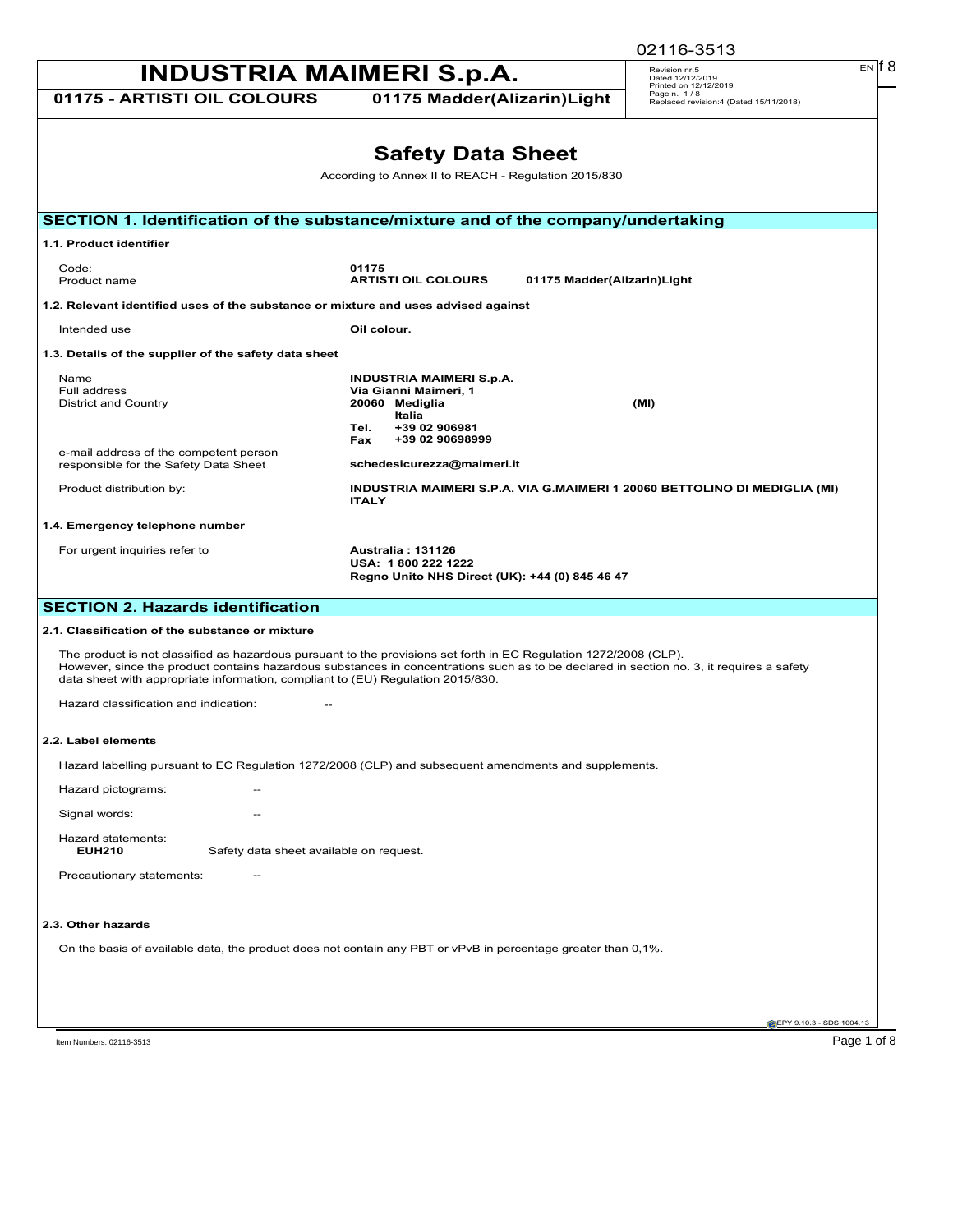**01175 - ARTISTI OIL COLOURS 01175 Madder(Alizarin)Light**

## **EPY 9.10.3 - SDS 1004.13 SECTION 3. Composition/information on ingredients 3.2. Mixtures** Contains: Identification **x = Conc. % Classification 1272/2008 (CLP) 9,10-Anthracenedione,1,2 dihydrxy** *CAS 72-48-0* 5 ≤ x < 6 **Eye Irrit. 2 H319, Skin Irrit. 2 H315** *EC 200-782-5 INDEX* The full wording of hazard (H) phrases is given in section 16 of the sheet. **SECTION 4. First aid measures 4.1. Description of first aid measures** Not specifically necessary. Observance of good industrial hygiene is recommended. **4.2. Most important symptoms and effects, both acute and delayed** Specific information on symptoms and effects caused by the product are unknown. **4.3. Indication of any immediate medical attention and special treatment needed** Information not available **SECTION 5. Firefighting measures 5.1. Extinguishing media** SUITABLE EXTINGUISHING EQUIPMENT The extinguishing equipment should be of the conventional kind: carbon dioxide, foam, powder and water spray. UNSUITABLE EXTINGUISHING EQUIPMENT None in particular. **5.2. Special hazards arising from the substance or mixture** HAZARDS CAUSED BY EXPOSURE IN THE EVENT OF FIRE Do not breathe combustion products. **5.3. Advice for firefighters** GENERAL INFORMATION Use jets of water to cool the containers to prevent product decomposition and the development of substances potentially hazardous for health. Always wear full fire prevention gear. Collect extinguishing water to prevent it from draining into the sewer system. Dispose of contaminated water used for extinction and the remains of the fire according to applicable regulations. SPECIAL PROTECTIVE EQUIPMENT FOR FIRE-FIGHTERS Normal fire fighting clothing i.e. fire kit (BS EN 469), gloves (BS EN 659) and boots (HO specification A29 and A30) in combination with self-contained open circuit positive pressure compressed air breathing apparatus (BS EN 137). **SECTION 6. Accidental release measures 6.1. Personal precautions, protective equipment and emergency procedures** Use breathing equipment if fumes or powders are released into the air. These indications apply for both processing staff and those involved in emergency procedures. **6.2. Environmental precautions** The product must not penetrate into the sewer system or come into contact with surface water or ground water. **6.3. Methods and material for containment and cleaning up** Confine using earth or inert material. Collect as much material as possible and eliminate the rest using jets of water. Contaminated material

Item Numbers: 02116-3513 Page 2 of 8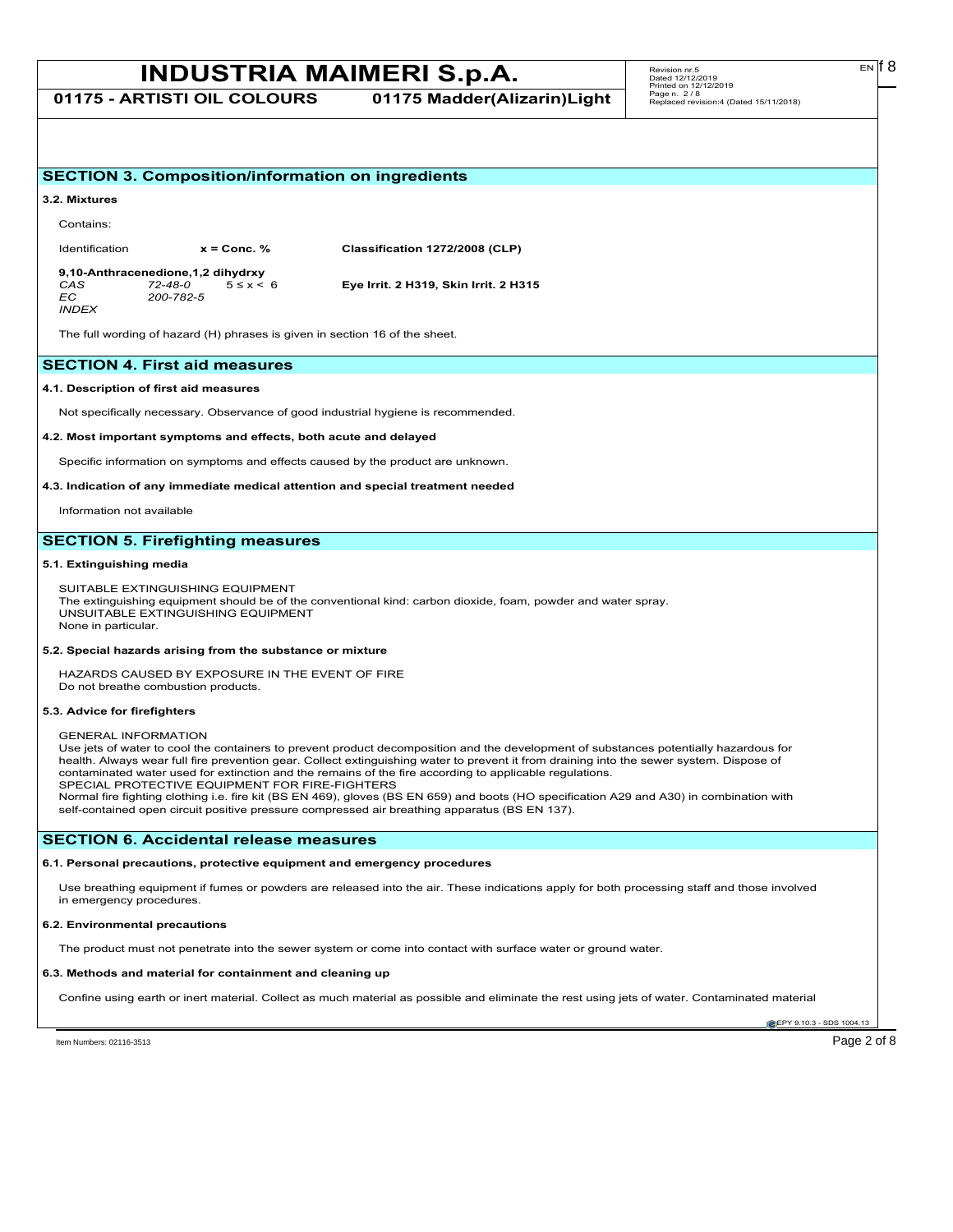**01175 - ARTISTI OIL COLOURS 01175 Madder(Alizarin)Light**

## **SECTION 6. Accidental release measures** ... / >>

should be disposed of in compliance with the provisions set forth in point 13.

#### **6.4. Reference to other sections**

Any information on personal protection and disposal is given in sections 8 and 13.

## **SECTION 7. Handling and storage**

#### **7.1. Precautions for safe handling**

Before handling the product, consult all the other sections of this material safety data sheet. Avoid leakage of the product into the environment. Do not eat, drink or smoke during use.

#### **7.2. Conditions for safe storage, including any incompatibilities**

Keep the product in clearly labelled containers. Keep containers away from any incompatible materials, see section 10 for details.

#### **7.3. Specific end use(s)**

Information not available

## **SECTION 8. Exposure controls/personal protection**

#### **8.1. Control parameters**

Information not available

#### **8.2. Exposure controls**

As the use of adequate technical equipment must always take priority over personal protective equipment, make sure that the workplace is well aired through effective local aspiration.

When choosing personal protective equipment, ask your chemical substance supplier for advice.

Personal protective equipment must be CE marked, showing that it complies with applicable standards.

HAND PROTECTION

Protect hands with category III work gloves (see standard EN 374).

The following should be considered when choosing work glove material: compatibility, degradation, failure time and permeability. The work gloves' resistance to chemical agents should be checked before use, as it can be unpredictable. The gloves' wear time depends

on the duration and type of use. SKIN PROTECTION

Wear category I professional long-sleeved overalls and safety footwear (see Regulation 2016/425 and standard EN ISO 20344). Wash body with soap and water after removing protective clothing.

EYE PROTECTION

Wear airtight protective goggles (see standard EN 166).

RESPIRATORY PROTECTION

If the threshold value (e.g. TLV-TWA) is exceeded for the substance or one of the substances present in the product, use a mask with a type B filter whose class (1, 2 or 3) must be chosen according to the limit of use concentration. (see standard EN 14387). In the presence of gases or vapours of various kinds and/or gases or vapours containing particulate (aerosol sprays, fumes, mists, etc.) combined filters are required.

Respiratory protection devices must be used if the technical measures adopted are not suitable for restricting the worker's exposure to the threshold values considered. The protection provided by masks is in any case limited.

If the substance considered is odourless or its olfactory threshold is higher than the corresponding TLV-TWA and in the case of an emergency, wear open-circuit compressed air breathing apparatus (in compliance with standard EN 137) or external air-intake breathing apparatus (in compliance with standard EN 138). For a correct choice of respiratory protection device, see standard EN 529. ENVIRONMENTAL EXPOSURE CONTROLS

The emissions generated by manufacturing processes, including those generated by ventilation equipment, should be checked to ensure compliance with environmental standards.

## **SECTION 9. Physical and chemical properties**

#### **9.1. Information on basic physical and chemical properties**

| <b>Properties</b> | Value          | <b>Information</b> |
|-------------------|----------------|--------------------|
| Appearance        | paste          |                    |
| Colour            | pink           |                    |
| Odour             | LINSEED OIL    |                    |
| Odour threshold   | Not applicable |                    |

**EPY 9.10.3 - SDS 1004.1** 

Item Numbers: 02116-3513 Page 3 of 8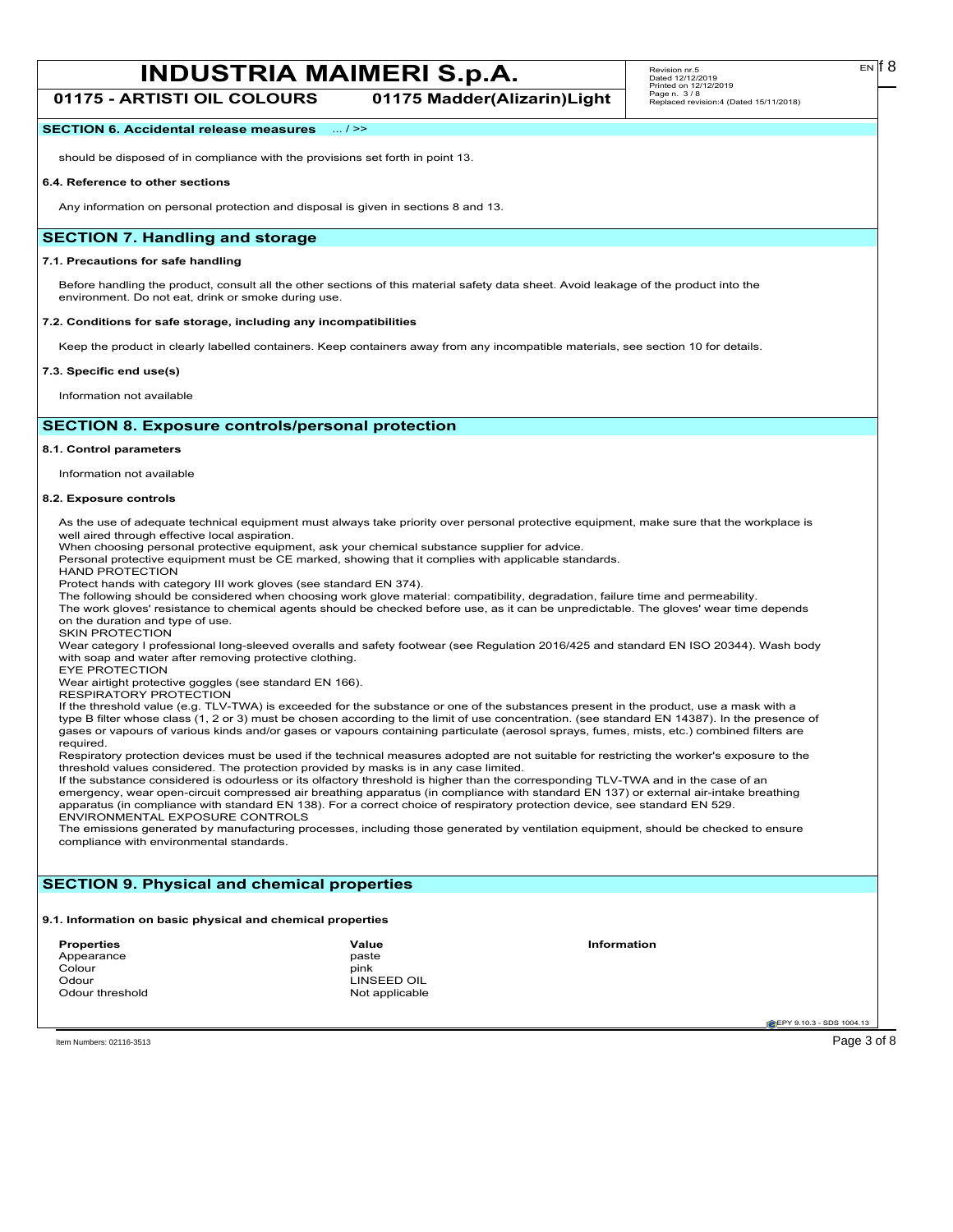**01175 - ARTISTI OIL COLOURS 01175 Madder(Alizarin)Light**

# Revision nr.5 Dated 12/12/2019 Printed on 12/12/2019 Page n. 4 / 8 Replaced revision:4 (Dated 15/11/2018)

## **SECTION 9. Physical and chemical properties** ... / >>

| рH                                     |        | Not applicable                      |
|----------------------------------------|--------|-------------------------------------|
| Melting point / freezing point         |        | Not applicable                      |
| Initial boiling point                  |        | Not available                       |
| Boiling range                          |        | Not applicable                      |
| Flash point                            | $\geq$ | °€<br>60                            |
| <b>Evaporation Rate</b>                |        | Not applicable                      |
| Flammability of solids and gases       |        | not applicable                      |
| Lower inflammability limit             |        | Not applicable                      |
| Upper inflammability limit             |        | Not applicable                      |
| Lower explosive limit                  |        | Not applicable                      |
| Upper explosive limit                  |        | Not applicable                      |
| Vapour pressure                        |        | Not applicable                      |
| Vapour density                         |        | Not applicable                      |
| Relative density                       |        | 1,4                                 |
| Solubility                             |        | INSOLUBLE, DILUTE WITH WHITE SPIRIT |
| Partition coefficient: n-octanol/water |        | Not applicable                      |
| Auto-ignition temperature              |        | Not applicable                      |
| Decomposition temperature              |        | Not applicable                      |
| Viscosity                              |        | 3.500.000-5.500.000 cps             |
| <b>Explosive properties</b>            |        | not applicable                      |
| Oxidising properties                   |        | not applicable                      |

VOC (Directive 2010/75/EC) : 0<br>VOC (volatile carbon) : 0 VOC (volatile carbon) :

## **SECTION 10. Stability and reactivity**

### **10.1. Reactivity**

There are no particular risks of reaction with other substances in normal conditions of use.

### **10.2. Chemical stability**

The product is stable in normal conditions of use and storage.

## **10.3. Possibility of hazardous reactions**

No hazardous reactions are foreseeable in normal conditions of use and storage.

## **10.4. Conditions to avoid**

None in particular. However the usual precautions used for chemical products should be respected.

**10.5. Incompatible materials**

Information not available

## **10.6. Hazardous decomposition products**

Information not available

## **SECTION 11. Toxicological information**

In the absence of experimental data for the product itself, health hazards are evaluated according to the properties of the substances it contains, using the criteria specified in the applicable regulation for classification. It is therefore necessary to take into account the concentration of the individual hazardous substances indicated in section 3, to evaluate the toxicological effects of exposure to the product.

### **11.1. Information on toxicological effects**

Metabolism, toxicokinetics, mechanism of action and other information

Information not available

Information on likely routes of exposure

Information not available

**C**EPY 9.10.3 - SDS 1004.1

Item Numbers: 02116-3513 Page 4 of 8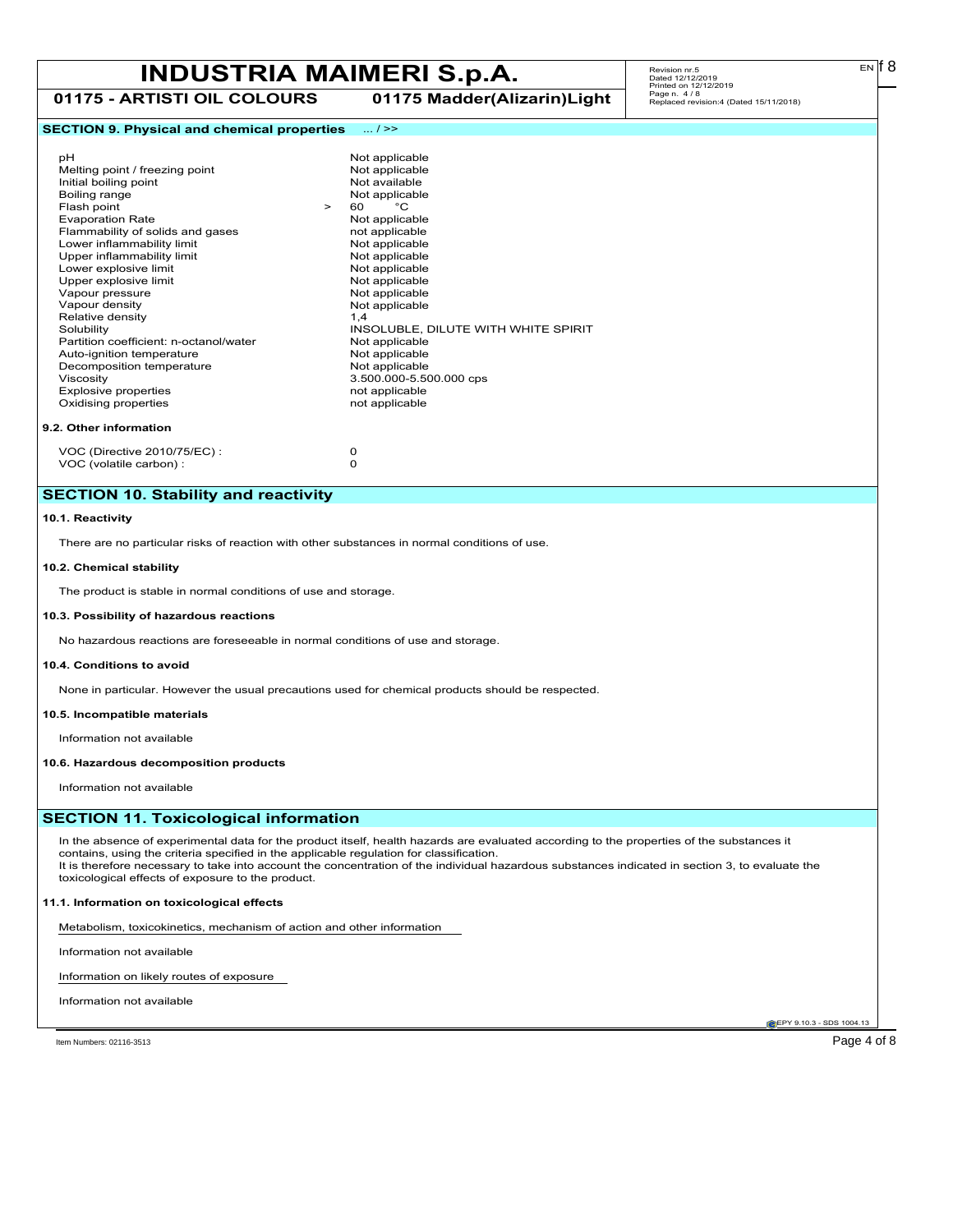**01175 - ARTISTI OIL COLOURS 01175 Madder(Alizarin)Light**

EN

## **SECTION 11. Toxicological information** ... / >>

Delayed and immediate effects as well as chronic effects from short and long-term exposure

Information not available

Interactive effects

Information not available

ACUTE TOXICITY

LC50 (Inhalation) of the mixture: Not classified (no significant component)<br>
LD50 (Oral) of the mixture: Not classified (no significant component) LD50 (Oral) of the mixture:  $\blacksquare$ <br>
LD50 (Dermal) of the mixture: Not classified (no significant component)<br>
Not classified (no significant component) Not classified (no significant component)

SKIN CORROSION / IRRITATION

Does not meet the classification criteria for this hazard class

SERIOUS EYE DAMAGE / IRRITATION

Does not meet the classification criteria for this hazard class

RESPIRATORY OR SKIN SENSITISATION

Does not meet the classification criteria for this hazard class

### GERM CELL MUTAGENICITY

Does not meet the classification criteria for this hazard class

### CARCINOGENICITY

Does not meet the classification criteria for this hazard class

### REPRODUCTIVE TOXICITY

Does not meet the classification criteria for this hazard class

### STOT - SINGLE EXPOSURE

Does not meet the classification criteria for this hazard class

## STOT - REPEATED EXPOSURE

Does not meet the classification criteria for this hazard class

### ASPIRATION HAZARD

Does not meet the classification criteria for this hazard class Viscosity: 3.500.000-5.500.000 cps

## **SECTION 12. Ecological information**

Use this product according to good working practices. Avoid littering. Inform the competent authorities, should the product reach waterways or contaminate soil or vegetation.

## **12.1. Toxicity**

Information not available

#### **12.2. Persistence and degradability**

Information not available

#### **12.3. Bioaccumulative potential**

Information not available

EPY 9.10.3 - SDS 1004.13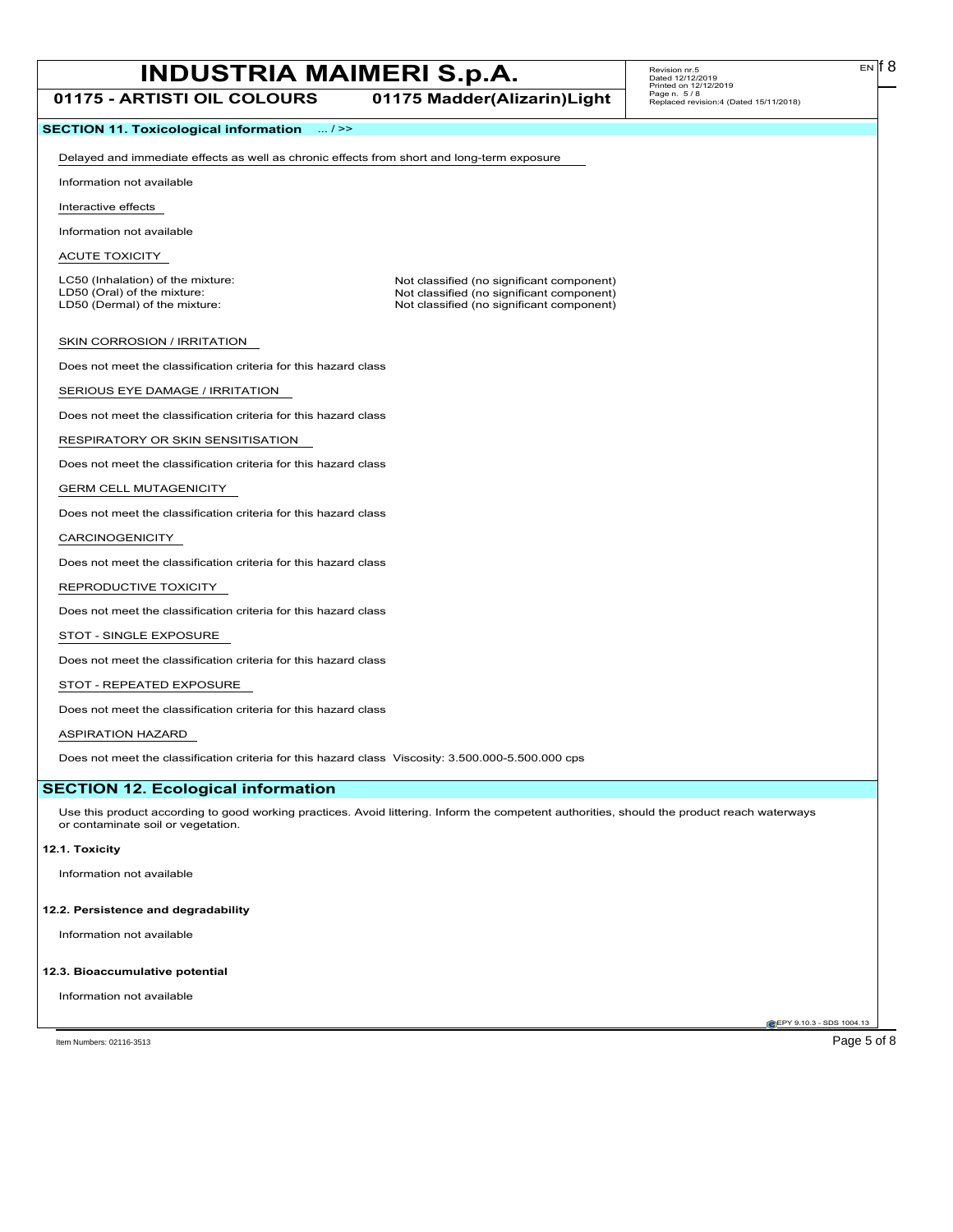**01175 - ARTISTI OIL COLOURS 01175 Madder(Alizarin)Light**

## **SECTION 12. Ecological information** ... / >>

#### **12.4. Mobility in soil**

Information not available

## **12.5. Results of PBT and vPvB assessment**

On the basis of available data, the product does not contain any PBT or vPvB in percentage greater than 0,1%.

#### **12.6. Other adverse effects**

Information not available

## **SECTION 13. Disposal considerations**

#### **13.1. Waste treatment methods**

Reuse, when possible. Neat product residues should be considered special non-hazardous waste. Disposal must be performed through an authorised waste management firm, in compliance with national and local regulations. CONTAMINATED PACKAGING Contaminated packaging must be recovered or disposed of in compliance with national waste management regulations.

## **SECTION 14. Transport information**

The product is not dangerous under current provisions of the Code of International Carriage of Dangerous Goods by Road (ADR) and by Rail (RID), of the International Maritime Dangerous Goods Code (IMDG), and of the International Air Transport Association (IATA) regulations.

### **14.1. UN number**

Not applicable

#### **14.2. UN proper shipping name**

Not applicable

#### **14.3. Transport hazard class(es)**

Not applicable

#### **14.4. Packing group**

Not applicable

### **14.5. Environmental hazards**

Not applicable

#### **14.6. Special precautions for user**

Not applicable

#### **14.7. Transport in bulk according to Annex II of Marpol and the IBC Code**

Information not relevant

## **SECTION 15. Regulatory information**

## **15.1. Safety, health and environmental regulations/legislation specific for the substance or mixture**

Seveso Category - Directive 2012/18/EC: None

Restrictions relating to the product or contained substances pursuant to Annex XVII to EC Regulation 1907/2006 None

Substances in Candidate List (Art. 59 REACH)

On the basis of available data, the product does not contain any SVHC in percentage greater than 0,1%.

**C**EPY 9.10.3 - SDS 1004.1

Item Numbers: 02116-3513 Page 6 of 8

EN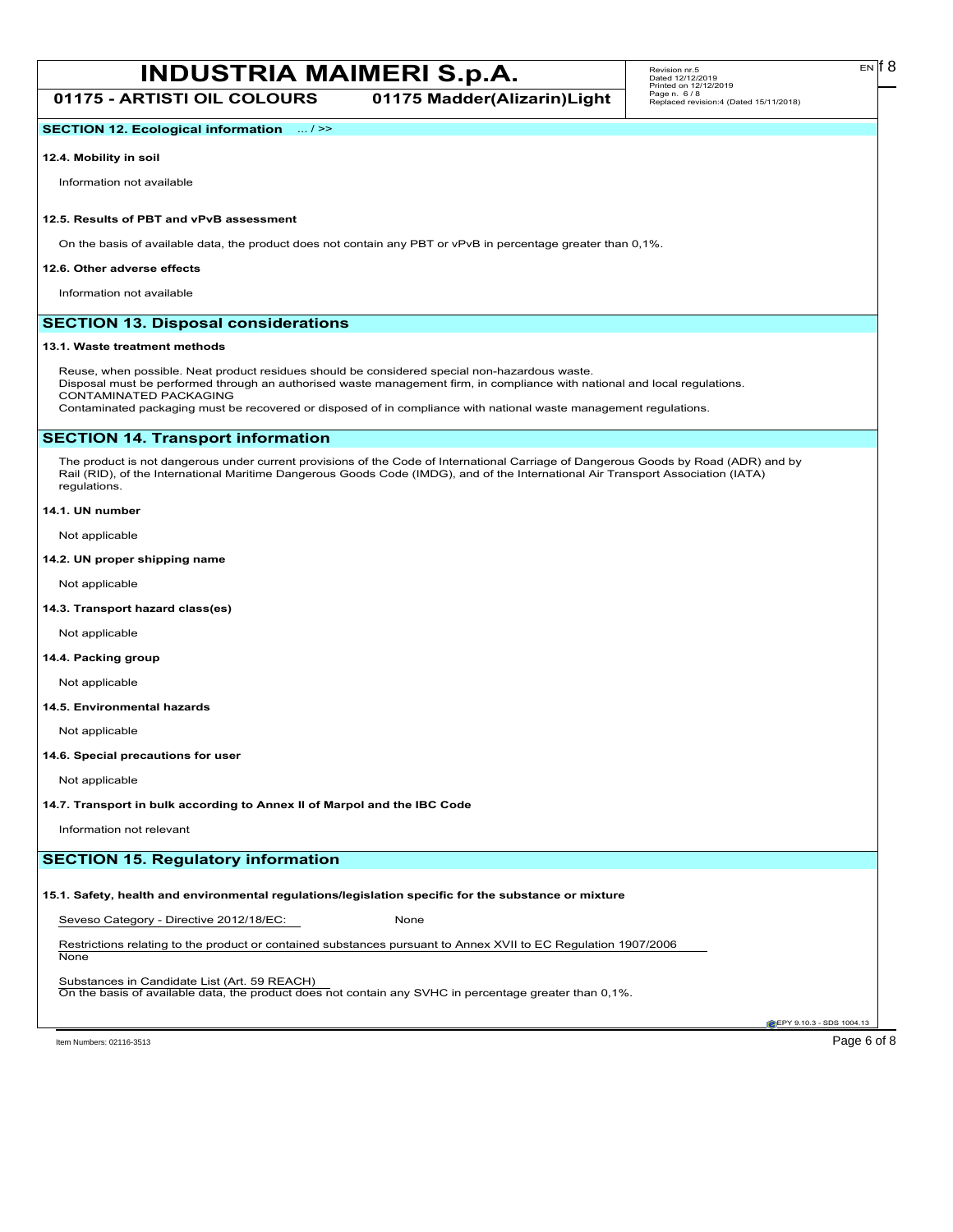## **SECTION 15. Regulatory information** ... / >>

Substances subject to authorisation (Annex XIV REACH) **None** 

Substances subject to exportation reporting pursuant to (EC) Reg. 649/2012:

None

Substances subject to the Rotterdam Convention: **None** 

Substances subject to the Stockholm Convention: **None** 

Healthcare controls Information not available

#### **15.2. Chemical safety assessment**

A chemical safety assessment has not been performed for the preparation/for the substances indicated in section 3.

## **SECTION 16. Other information**

Text of hazard (H) indications mentioned in section 2-3 of the sheet:

| Eye irritation, category 2              |
|-----------------------------------------|
| Skin irritation, category 2             |
| Causes serious eye irritation.          |
| Causes skin irritation.                 |
| Safety data sheet available on request. |
|                                         |

LEGEND:

- ADR: European Agreement concerning the carriage of Dangerous goods by Road
- CAS NUMBER: Chemical Abstract Service Number
- CE50: Effective concentration (required to induce a 50% effect)
- CE NUMBER: Identifier in ESIS (European archive of existing substances)
- CLP: EC Regulation 1272/2008
- DNEL: Derived No Effect Level
- EmS: Emergency Schedule
- GHS: Globally Harmonized System of classification and labeling of chemicals
- IATA DGR: International Air Transport Association Dangerous Goods Regulation
- IC50: Immobilization Concentration 50%
- IMDG: International Maritime Code for dangerous goods
- IMO: International Maritime Organization
- INDEX NUMBER: Identifier in Annex VI of CLP
- LC50: Lethal Concentration 50% - LD50: Lethal dose 50%
- 
- OEL: Occupational Exposure Level
- PBT: Persistent bioaccumulative and toxic as REACH Regulation
- PEC: Predicted environmental Concentration
- PEL: Predicted exposure level
- PNEC: Predicted no effect concentration - REACH: EC Regulation 1907/2006
- RID: Regulation concerning the international transport of dangerous goods by train
- TLV: Threshold Limit Value
- TLV CEILING: Concentration that should not be exceeded during any time of occupational exposure.
- TWA STEL: Short-term exposure limit
- TWA: Time-weighted average exposure limit
- VOC: Volatile organic Compounds
- vPvB: Very Persistent and very Bioaccumulative as for REACH Regulation
- WGK: Water hazard classes (German).

GENERAL BIBLIOGRAPHY

- 1. Regulation (EC) 1907/2006 (REACH) of the European Parliament
- 2. Regulation (EC) 1272/2008 (CLP) of the European Parliament
- 3. Regulation (EU) 790/2009 (I Atp. CLP) of the European Parliament
- 4. Regulation (EU) 2015/830 of the European Parliament
- 5. Regulation (EU) 286/2011 (II Atp. CLP) of the European Parliament
- 6. Regulation (EU) 618/2012 (III Atp. CLP) of the European Parliament

**EPY 9.10.3 - SDS 1004.13**